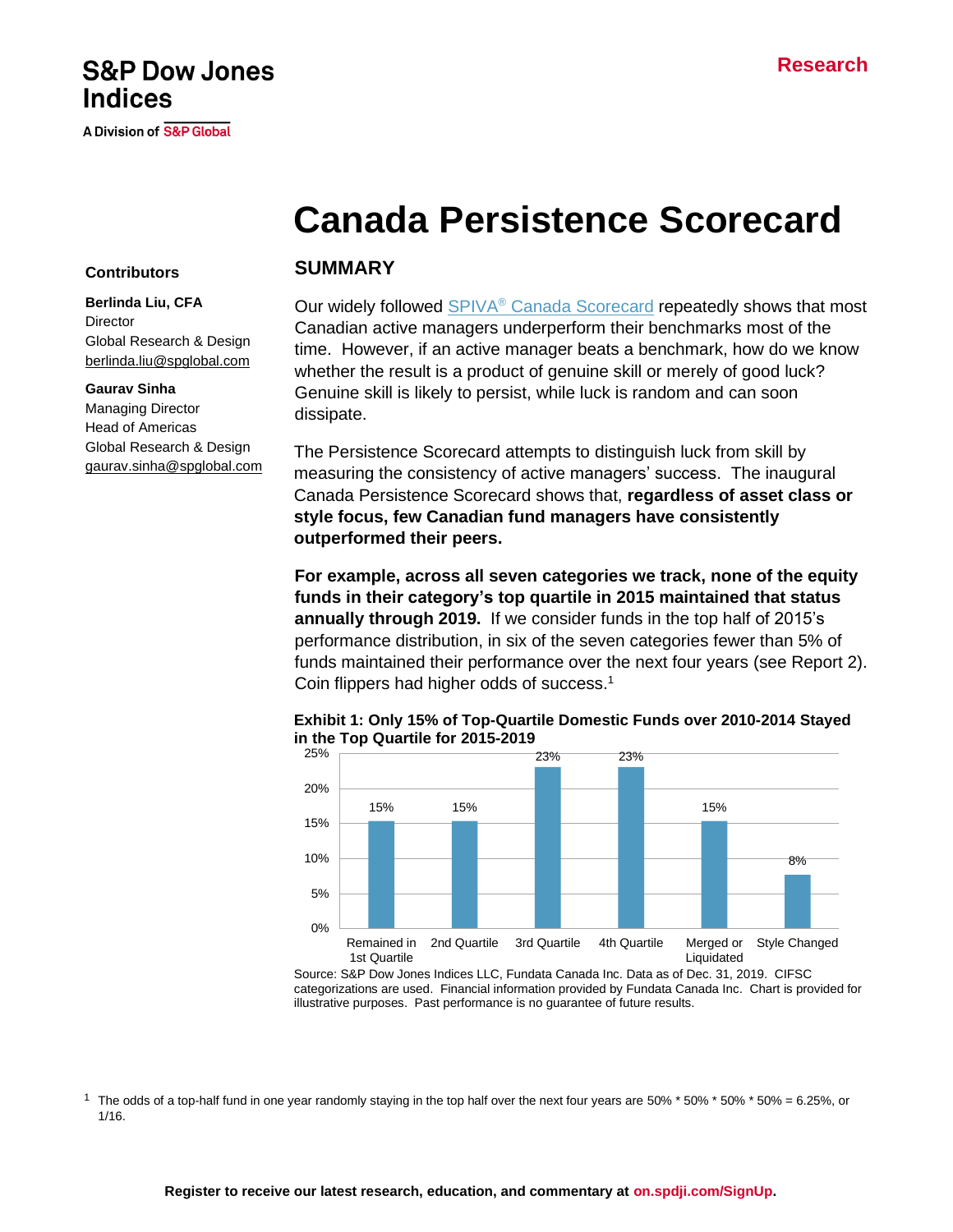Lengthening the horizon to consider performance over two consecutive five-year periods, Exhibit 1 shows that the top-quartile domestic equity funds of 2010-2014 had little luck maintaining their topquartile status during the 2015-2019 period. **Only 30% of them managed to beat the median while 23% ended up in liquidation or had a style change.** 

The dismal persistence of performance across the past five years deserves a special note (see Report 2). **Looking at Canadian Equity and Canadian Dividend & Income Equity funds, none of the top quartile funds of 2015 managed to make it into the top quartile for 2016.** This may reflect the difficulty of market timing during extreme market swings: the [S&P/TSX Composite](https://www.spglobal.com/spdji/en/indices/equity/sp-tsx-composite-index/#overview) Index was down 8.3% in 2015 before gaining 21.1% in 2016. As such, funds within a category that were more defensively positioned may have outperformed their peers in 2015, but did not pivot in time to make the most of 2016's gains.

The transition matrices evaluate performance over longer periods, and reinforce the idea that performance is inconsistent. **The top half of Canadian Equity and Global Equity funds of 2014- 2016 had a barely better than even chance (52%) of remaining in the top half over the 2017-2019 period.** In the other five categories, the odds of remaining in the top half were below 50% (see Report 4).

Similarly, a five-year transition matrix showed every category clustering between a 40%-55% probability of top half funds remaining in the top half (see Report 6).

Unsurprisingly, **the one pattern that did hold across categories was the tendency of the poorest funds to close**. Fourth-quartile funds were generally the most likely to merge or liquidate over the subsequent three- and five-year windows, with 71% of Canadian Focused Equity and 54% of Canadian Equity bottom quartile funds in the 2010-2014 period disappearing by 2019 (see Report 5).

Similar to the [U.S. Persistence Scorecard,](https://www.spglobal.com/spdji/en/documents/spiva/persistence-scorecard-year-end-2019.pdf) style changes did not appear to be correlated with fund performance. Top, middle, and bottom performers within a category all generally had similar chances of style drift over three- or five-year periods. Further calculation shows that, over a five-year period, Canadian Dividend & Income Equity funds had the highest percentage of style change (9%<sup>2</sup>), with International Equity funds leading the way over a three-year period (5%<sup>3</sup>).

<sup>&</sup>lt;sup>2</sup> Report 5 shows that 4 (8.33%\*12 +0%\*11+16.67%\*12+8.33%\*11) out of the 47 Canadian Dividend & Income Equity Funds had a style drift over a five-year period.

 $3$  Report 3 shows that 3 (7.14%\*14 +0%\*13+7.14%\*14 +7.14%\*14) out of the 55 International Equity Funds had a style drift over a three-year period.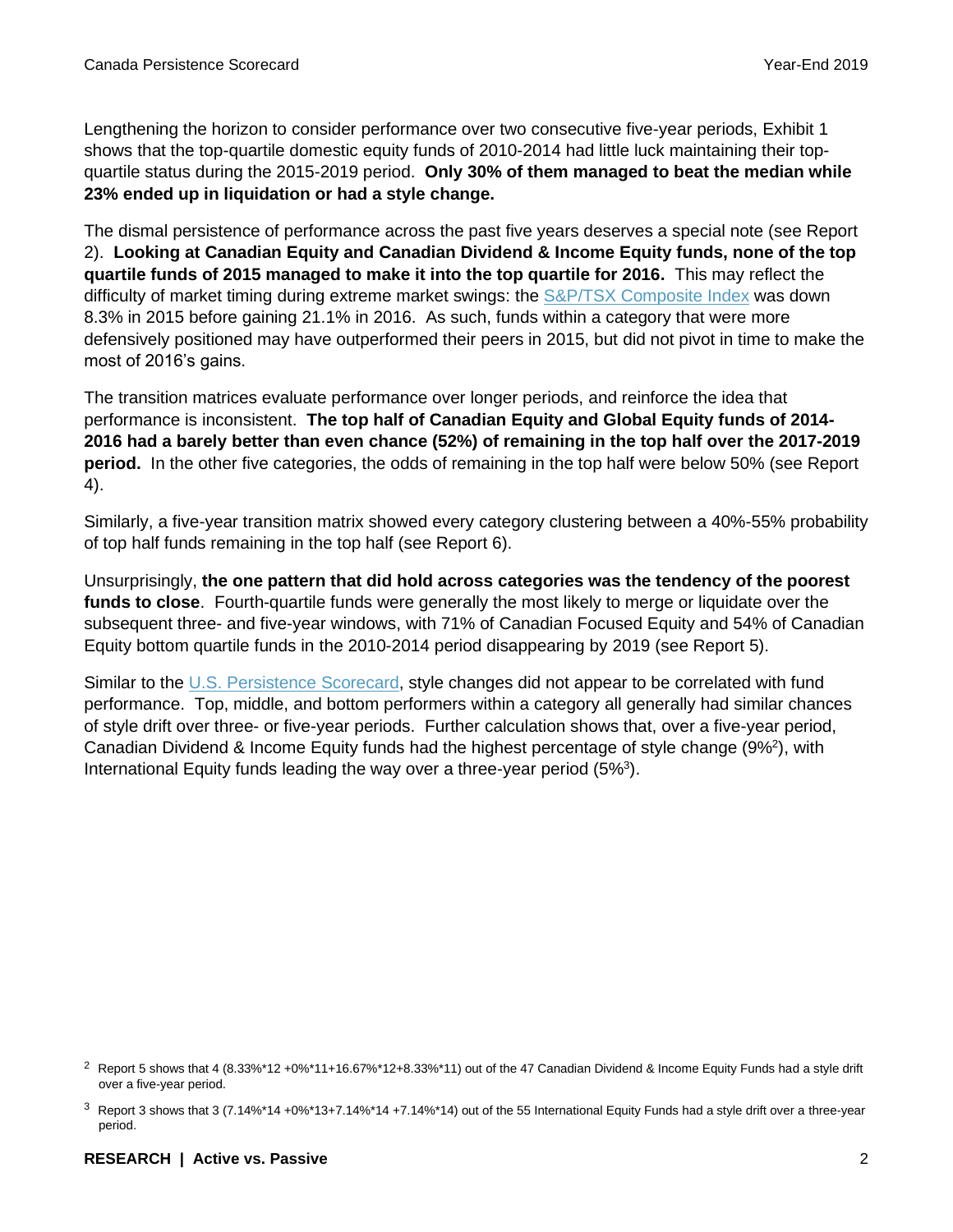## **ABOUT THE PERSISTENCE SCORECARD**

The phrase "past performance is no guarantee of future results" (or some variation thereof) can be found in the fine print of most mutual fund literature. Yet many investors and advisors consider past performance and related metrics to be important factors in fund selection. So does past performance really matter?

To answer this question, the semiannual S&P Persistence Scorecard tracks the degree to which historical relative performance is predictive of future relative performance. As in our widely followed SPIVA Scorecards, Fundata Canada serves as our underlying data source. This scorecard highlights performance persistence over three and five consecutive 12-month periods and two non-overlapping three- and five-year periods.

Key features of the S&P Persistence Scorecard include:

- **Historical rankings without survivorship bias**: For anyone making an investment decision, all funds available at the time of that decision are part of the initial opportunity set. Ignoring funds that liquidate or merge during a period of study biases measurements of persistence. Using the Fundata Canada database, the S&P Persistence Scorecard ranks all funds available at each point in time and tracks the top-quartile and top-half performers throughout the time period.
- **Clean universe**: The mutual fund universe used in these reports comprises actively managed Canadian equity funds. Index funds, sector funds, and index-based dynamic (bull or bear) funds are excluded from the sample. To avoid double counting multiple share classes, only the share class with the highest previous period return of each fund is used.
- **Transition matrices**: Transition matrices show the movements between quartiles and halves over non-overlapping three- and five-year periods. They also track the percentage of funds that have merged or liquidated. In addition, we monitor movements across capitalization levels. This helps us capture, for example, the conversion of some large-cap funds to mid- and small-cap funds.
- **Tracking reports of top performers**: The tracking reports show the percentages of funds that remain in the top-quartile or top-half rankings over consecutive three- and five-year periods.

S&P Dow Jones Indices chooses funds that have, at any point in the previous 120 months, been classified in at least one of the following seven Canadian Investment Funds Standards Committee (CIFSC)<sup>4</sup> categories.

- Canadian Equity
- Canadian Small-/Mid-Cap Equity
- Canadian Dividend & Income Equity
- U.S. Equity
- International Equity
- Global Equity
- Canadian Focused Equity

<sup>4</sup> Refer t[o www.cifsc.org](http://www.cifsc.org/) for additional information regarding CIFSC and its categories.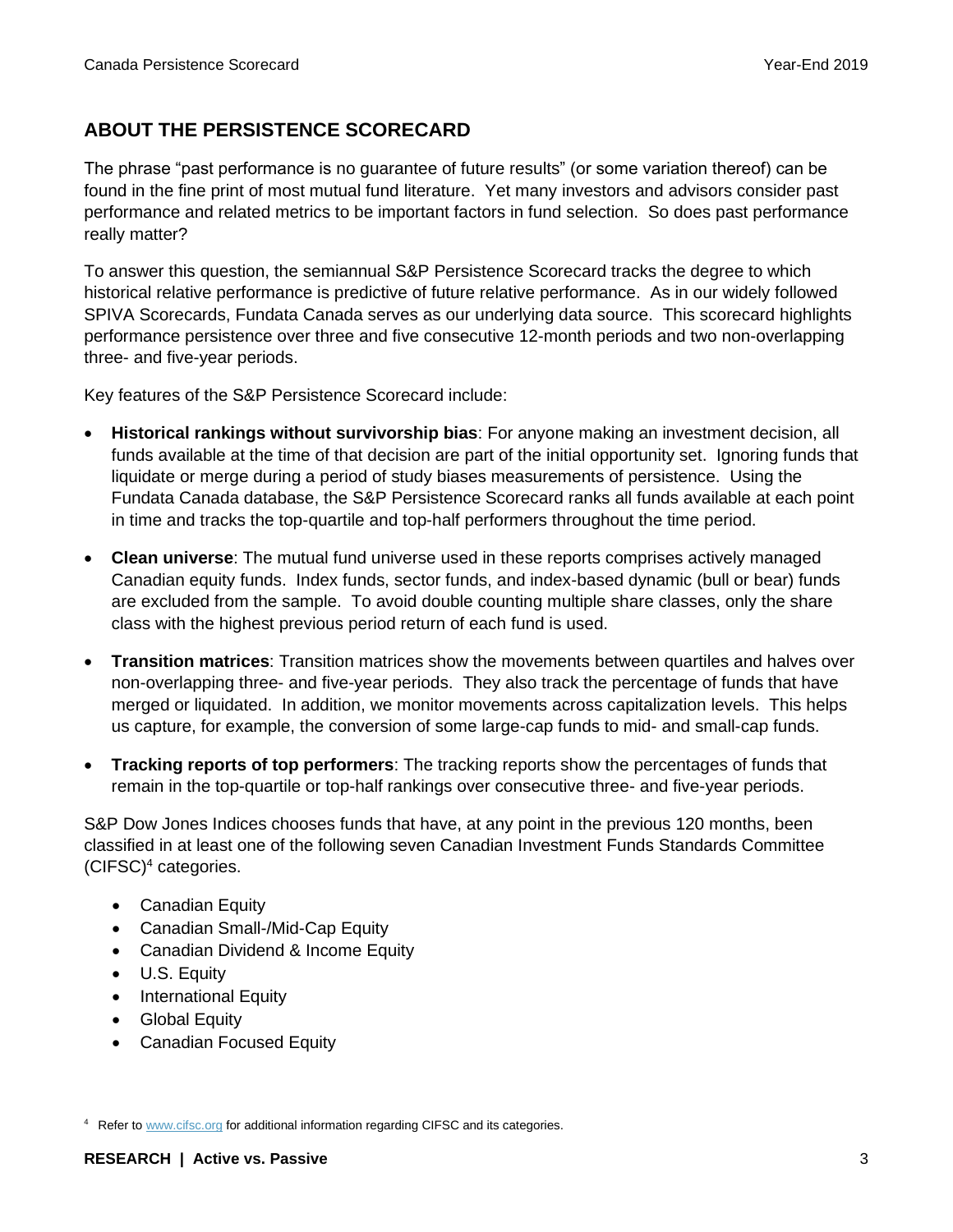The categories reviewed in this report represent the major areas of interest for Canadian market participants. As a result of the foreign content limit removal in 2005, an increasing number of Canadian market participants started redeploying funds outside of Canada to gain international equity exposure. Funds in the Canadian Focused Equity category include non-Canadian equity exposure.

## **REPORTS**

| Report 1: Performance Persistence of Domestic Equity Funds over Three Consecutive 12-Month Periods |                                                |                                      |                      |  |  |  |  |
|----------------------------------------------------------------------------------------------------|------------------------------------------------|--------------------------------------|----------------------|--|--|--|--|
|                                                                                                    | <b>FUND COUNT AT</b>                           | PERCENTAGE REMAINING IN TOP QUARTILE |                      |  |  |  |  |
| <b>FUND CATEGORY</b>                                                                               | <b>START (DECEMBER</b><br>2017)                | <b>DECEMBER 2018</b>                 | <b>DECEMBER 2019</b> |  |  |  |  |
| <b>TOP QUARTILE</b>                                                                                |                                                |                                      |                      |  |  |  |  |
| Canadian Dividend & Income Equity                                                                  | 12                                             | 50.00                                | 33.33                |  |  |  |  |
| Canadian Equity                                                                                    | 14                                             | 35.71                                | 7.14                 |  |  |  |  |
| <b>Canadian Focused Equity</b>                                                                     | 21                                             | 38.10                                | 19.05                |  |  |  |  |
| Canadian Small-/Mid-Cap Equity                                                                     | 8                                              | 37.50                                | 0.00                 |  |  |  |  |
| <b>Global Equity</b>                                                                               | 35                                             | 48.57                                | 28.57                |  |  |  |  |
| <b>International Equity</b>                                                                        | 14                                             | 7.14                                 | 0.00                 |  |  |  |  |
| U.S. Equity                                                                                        | 27                                             | 55.56                                | 33.33                |  |  |  |  |
| <b>FUND CATEGORY</b>                                                                               | <b>FUND COUNT AT</b><br><b>START (DECEMBER</b> | PERCENTAGE REMAINING IN TOP HALF     |                      |  |  |  |  |
|                                                                                                    | 2017)                                          | <b>DECEMBER 2018</b>                 | <b>DECEMBER 2019</b> |  |  |  |  |
| <b>TOP HALF</b>                                                                                    |                                                |                                      |                      |  |  |  |  |
| Canadian Dividend & Income Equity                                                                  | 23                                             | 56.52                                | 43.48                |  |  |  |  |
| Canadian Equity                                                                                    | 27                                             | 44.44                                | 18.52                |  |  |  |  |
| <b>Canadian Focused Equity</b>                                                                     | 42                                             | 38.10                                | 23.81                |  |  |  |  |
| Canadian Small-/Mid-Cap Equity                                                                     | 15                                             | 60.00                                | 26.67                |  |  |  |  |
| <b>Global Equity</b>                                                                               | 72                                             | 51.39                                | 40.28                |  |  |  |  |
| <b>International Equity</b>                                                                        | 27                                             | 40.74                                | 22.22                |  |  |  |  |
| U.S. Equity                                                                                        | 53                                             | 64.15                                | 47.17                |  |  |  |  |

Source: S&P Dow Jones Indices LLC, Fundata Canada Inc. Data as of Dec. 31, 2019. CIFSC categorizations are used. Financial

information provided by Fundata Canada Inc. Table is provided for illustrative purposes. Past performance is no guarantee of future results.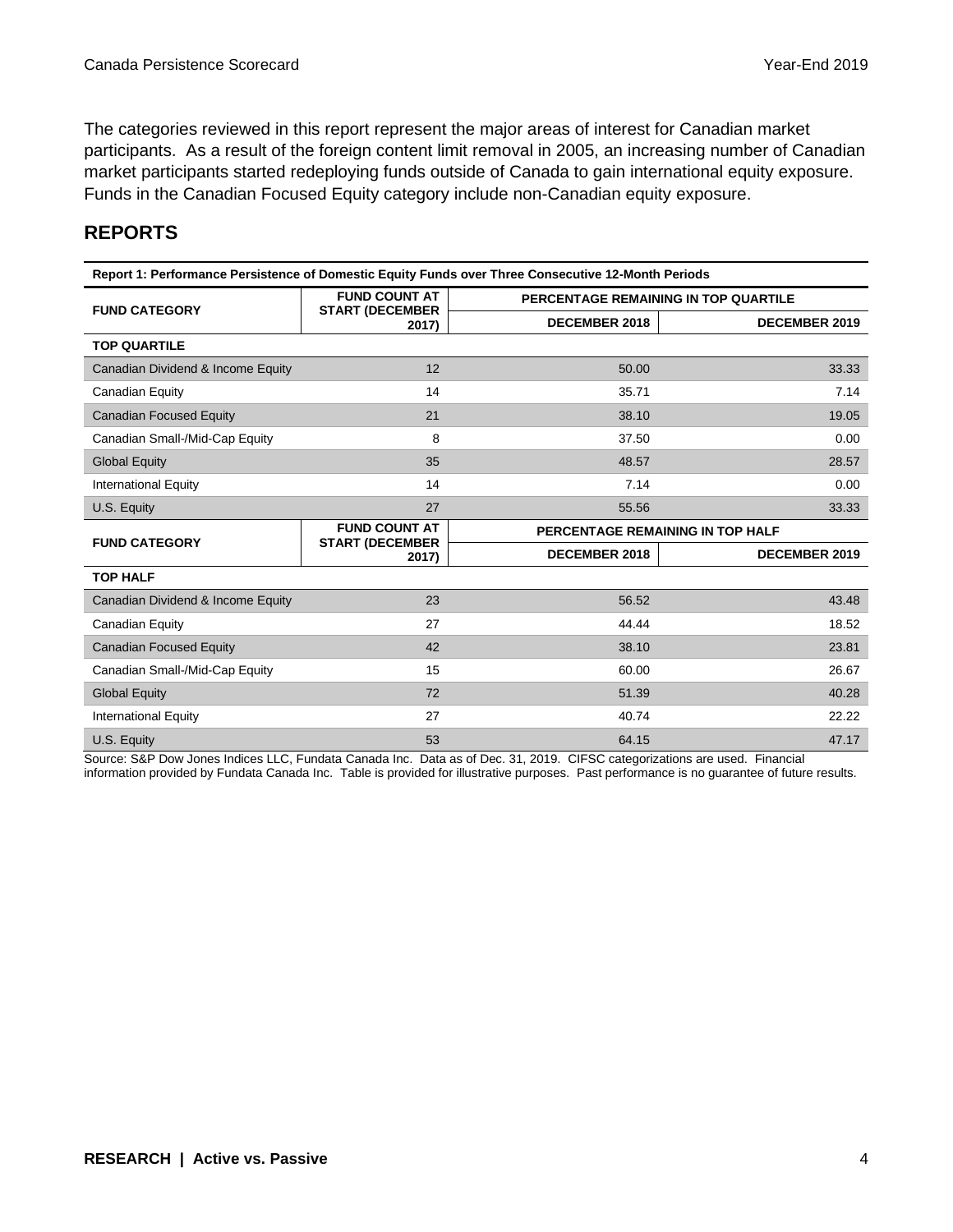| Report 2: Performance Persistence of Domestic Equity Funds over Five Consecutive 12-Month Periods |                                 |                                      |                         |                         |                         |  |
|---------------------------------------------------------------------------------------------------|---------------------------------|--------------------------------------|-------------------------|-------------------------|-------------------------|--|
|                                                                                                   | <b>FUND COUNT AT</b>            | PERCENTAGE REMAINING IN TOP QUARTILE |                         |                         |                         |  |
| <b>FUND CATEGORY</b>                                                                              | <b>START (DECEMBER</b><br>2015) | <b>DECEMBER</b><br>2016              | <b>DECEMBER</b><br>2017 | <b>DECEMBER</b><br>2018 | <b>DECEMBER</b><br>2019 |  |
| <b>TOP QUARTILE</b>                                                                               |                                 |                                      |                         |                         |                         |  |
| Canadian Dividend & Income Equity                                                                 | 13                              | 0.00                                 | 0.00                    | 0.00                    | 0.00                    |  |
| Canadian Equity                                                                                   | 18                              | 0.00                                 | 0.00                    | 0.00                    | 0.00                    |  |
| Canadian Focused Equity                                                                           | 22                              | 9.09                                 | 4.55                    | 4.55                    | 0.00                    |  |
| Canadian Small-/Mid-Cap Equity                                                                    | 8                               | 25.00                                | 12.50                   | 0.00                    | 0.00                    |  |
| <b>Global Equity</b>                                                                              | 42                              | 7.14                                 | 4.76                    | 0.00                    | 0.00                    |  |
| <b>International Equity</b>                                                                       | 15                              | 13.33                                | 6.67                    | 0.00                    | 0.00                    |  |
| U.S. Equity                                                                                       | 27                              | 3.70                                 | 0.00                    | 0.00                    | 0.00                    |  |
|                                                                                                   | <b>FUND COUNT AT</b>            | PERCENTAGE REMAINING IN TOP HALF     |                         |                         |                         |  |
| <b>FUND CATEGORY</b>                                                                              | <b>START (DECEMBER</b><br>2015) | <b>DECEMBER</b><br>2016              | <b>DECEMBER</b><br>2017 | <b>DECEMBER</b><br>2018 | <b>DECEMBER</b><br>2019 |  |
| <b>TOP HALF</b>                                                                                   |                                 |                                      |                         |                         |                         |  |
| Canadian Dividend & Income Equity                                                                 | 25                              | 24.00                                | 16.00                   | 16.00                   | 4.00                    |  |
| Canadian Equity                                                                                   | 35                              | 31.43                                | 20.00                   | 14.29                   | 2.86                    |  |
| <b>Canadian Focused Equity</b>                                                                    | 43                              | 32.56                                | 11.63                   | 9.30                    | 2.33                    |  |
| Canadian Small-/Mid-Cap Equity                                                                    | 16                              | 43.75                                | 25.00                   | 18.75                   | 18.75                   |  |
| <b>Global Equity</b>                                                                              | 83                              | 27.71                                | 13.25                   | 3.61                    | 3.61                    |  |
| <b>International Equity</b>                                                                       | 30                              | 36.67                                | 23.33                   | 10.00                   | 3.33                    |  |
| U.S. Equity                                                                                       | 55                              | 27.27                                | 7.27                    | 3.64                    | 1.82                    |  |

Source: S&P Dow Jones Indices LLC, Fundata Canada Inc. Data as of Dec. 31, 2019. CIFSC categorizations are used. Financial

information provided by Fundata Canada Inc. Table is provided for illustrative purposes. Past performance is no guarantee of future results.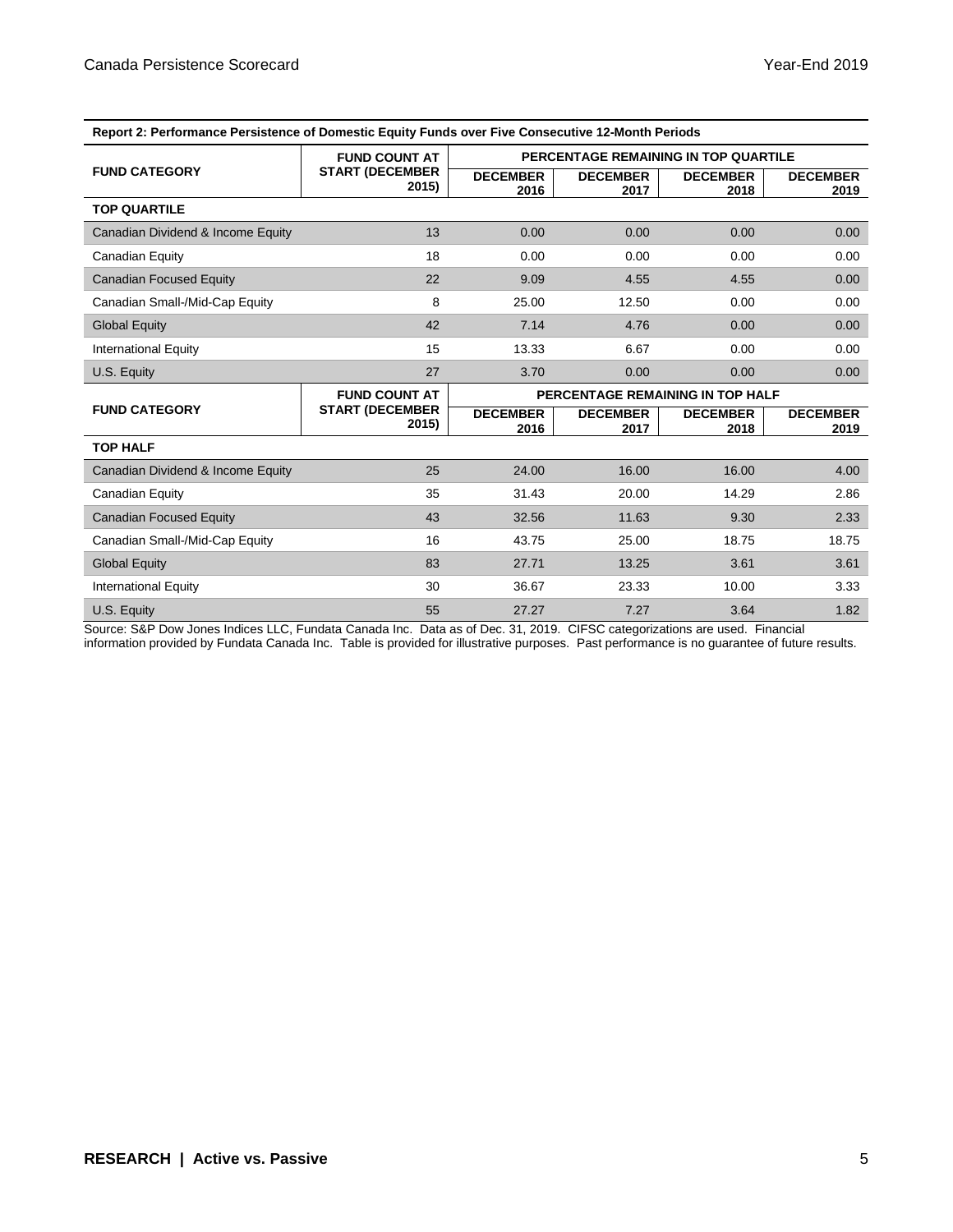| Report 3: Three-Year Transition Matrix – Performance over Two Non-Overlapping Three-Year Periods (Based on Quartile) |                                              |                                           |                               |                               |                               |                                            |                                       |  |
|----------------------------------------------------------------------------------------------------------------------|----------------------------------------------|-------------------------------------------|-------------------------------|-------------------------------|-------------------------------|--------------------------------------------|---------------------------------------|--|
|                                                                                                                      |                                              | THREE-YEAR PERCENTAGES AT END (2017-2019) |                               |                               |                               |                                            |                                       |  |
| <b>QUARTILE</b>                                                                                                      | <b>FUND COUNT AT</b><br>START (2014-2016)    | 1ST<br><b>QUARTILE</b><br>(%)             | 2ND<br><b>QUARTILE</b><br>(%) | 3TH<br><b>QUARTILE</b><br>(%) | 4TH<br><b>QUARTILE</b><br>(%) | <b>MERGED/</b><br><b>LIQUIDATED</b><br>(%) | <b>STYLE</b><br><b>CHANGED</b><br>(%) |  |
|                                                                                                                      | <b>CANADIAN DIVIDEND &amp; INCOME EQUITY</b> |                                           |                               |                               |                               |                                            |                                       |  |
| 1st Quartile                                                                                                         | 12                                           | 33.33                                     | 16.67                         | 16.67                         | 8.33                          | 8.33                                       | 16.67                                 |  |
| 2nd Quartile                                                                                                         | 12                                           | 8.33                                      | 33.33                         | 33.33                         | 16.67                         | 8.33                                       | 0.00                                  |  |
| 3rd Quartile                                                                                                         | 12                                           | 16.67                                     | 16.67                         | 8.33                          | 33.33                         | 25.00                                      | 0.00                                  |  |
| 4th Quartile                                                                                                         | 13                                           | 7.69                                      | 7.69                          | 15.38                         | 23.08                         | 46.15                                      | 0.00                                  |  |
| <b>CANADIAN EQUITY</b>                                                                                               |                                              |                                           |                               |                               |                               |                                            |                                       |  |
| 1st Quartile                                                                                                         | 15                                           | 40.00                                     | 26.67                         | 0.00                          | 13.33                         | 20.00                                      | 0.00                                  |  |
| 2nd Quartile                                                                                                         | 14                                           | 7.14                                      | 28.57                         | 35.71                         | 7.14                          | 14.29                                      | 7.14                                  |  |
| 3rd Quartile                                                                                                         | 14                                           | 7.14                                      | 0.00                          | 7.14                          | 28.57                         | 50.00                                      | 7.14                                  |  |
| 4th Quartile                                                                                                         | 15                                           | 6.67                                      | 6.67                          | 26.67                         | 20.00                         | 40.00                                      | 0.00                                  |  |
|                                                                                                                      | <b>CANADIAN FOCUSED EQUITY</b>               |                                           |                               |                               |                               |                                            |                                       |  |
| 1st Quartile                                                                                                         | 22                                           | 27.27                                     | 4.55                          | 22.73                         | 18.18                         | 27.27                                      | 0.00 <sub>1</sub>                     |  |
| 2nd Quartile                                                                                                         | 21                                           | 28.57                                     | 19.05                         | 14.29                         | 9.52                          | 28.57                                      | 0.00                                  |  |
| 3rd Quartile                                                                                                         | 22                                           | 4.55                                      | 4.55                          | 0.00                          | 9.09                          | 72.73                                      | 9.09                                  |  |
| 4th Quartile                                                                                                         | 22                                           | 0.00                                      | 31.82                         | 13.64                         | 27.27                         | 27.27                                      | 0.00                                  |  |
|                                                                                                                      | <b>CANADIAN SMALL-/MID-CAP EQUITY</b>        |                                           |                               |                               |                               |                                            |                                       |  |
| 1st Quartile                                                                                                         | $9\,$                                        | 44.44                                     | 11.11                         | 22.22                         | 11.11                         | 11.11                                      | 0.00                                  |  |
| 2nd Quartile                                                                                                         | 8                                            | 12.50                                     | 25.00                         | 50.00                         | 0.00                          | 12.50                                      | 0.00                                  |  |
| 3rd Quartile                                                                                                         | 8                                            | 12.50                                     | 25.00                         | 0.00                          | 62.50                         | 0.00                                       | 0.00                                  |  |
| 4th Quartile                                                                                                         | 9                                            | 11.11                                     | 11.11                         | 11.11                         | 11.11                         | 55.56                                      | 0.00                                  |  |
| <b>GLOBAL EQUITY</b>                                                                                                 |                                              |                                           |                               |                               |                               |                                            |                                       |  |
| 1st Quartile                                                                                                         | 36                                           | 50.00                                     | 19.44                         | 19.44                         | 8.33                          | 2.78                                       | 0.00 <sub>1</sub>                     |  |
| 2nd Quartile                                                                                                         | 35                                           | 14.29                                     | 20.00                         | 20.00                         | 17.14                         | 25.71                                      | 2.86                                  |  |
| 3rd Quartile                                                                                                         | 35                                           | 5.71                                      | 17.14                         | 20.00                         | 25.71                         | 31.43                                      | 0.00                                  |  |
| 4th Quartile                                                                                                         | 36                                           | 8.33                                      | 16.67                         | 19.44                         | 27.78                         | 25.00                                      | 2.78                                  |  |
| <b>INTERNATIONAL EQUITY</b>                                                                                          |                                              |                                           |                               |                               |                               |                                            |                                       |  |
| 1st Quartile                                                                                                         | 14                                           | 28.57                                     | 35.71                         | 21.43                         | 0.00                          | 7.14                                       | 7.14                                  |  |
| 2nd Quartile                                                                                                         | 13                                           | 7.69                                      | 23.08                         | 30.77                         | 23.08                         | 15.38                                      | 0.00                                  |  |
| 3rd Quartile                                                                                                         | 14                                           | 7.14                                      | 0.00                          | 14.29                         | 14.29                         | 57.14                                      | 7.14                                  |  |
| 4th Quartile                                                                                                         | 14                                           | 21.43                                     | 14.29                         | 0.00                          | 35.71                         | 21.43                                      | 7.14                                  |  |
| <b>U.S. EQUITY</b>                                                                                                   |                                              |                                           |                               |                               |                               |                                            |                                       |  |
| 1st Quartile                                                                                                         | 24                                           | 12.50                                     | 20.83                         | 25.00                         | 29.17                         | 8.33                                       | 4.17                                  |  |
| 2nd Quartile                                                                                                         | 24                                           | 33.33                                     | 12.50                         | 16.67                         | 25.00                         | 12.50                                      | 0.00                                  |  |
| 3rd Quartile                                                                                                         | 24                                           | 8.33                                      | 25.00                         | 20.83                         | 12.50                         | 33.33                                      | 0.00                                  |  |
| 4th Quartile                                                                                                         | 25                                           | 24.00                                     | 20.00                         | 16.00                         | 12.00                         | 28.00                                      | 0.00                                  |  |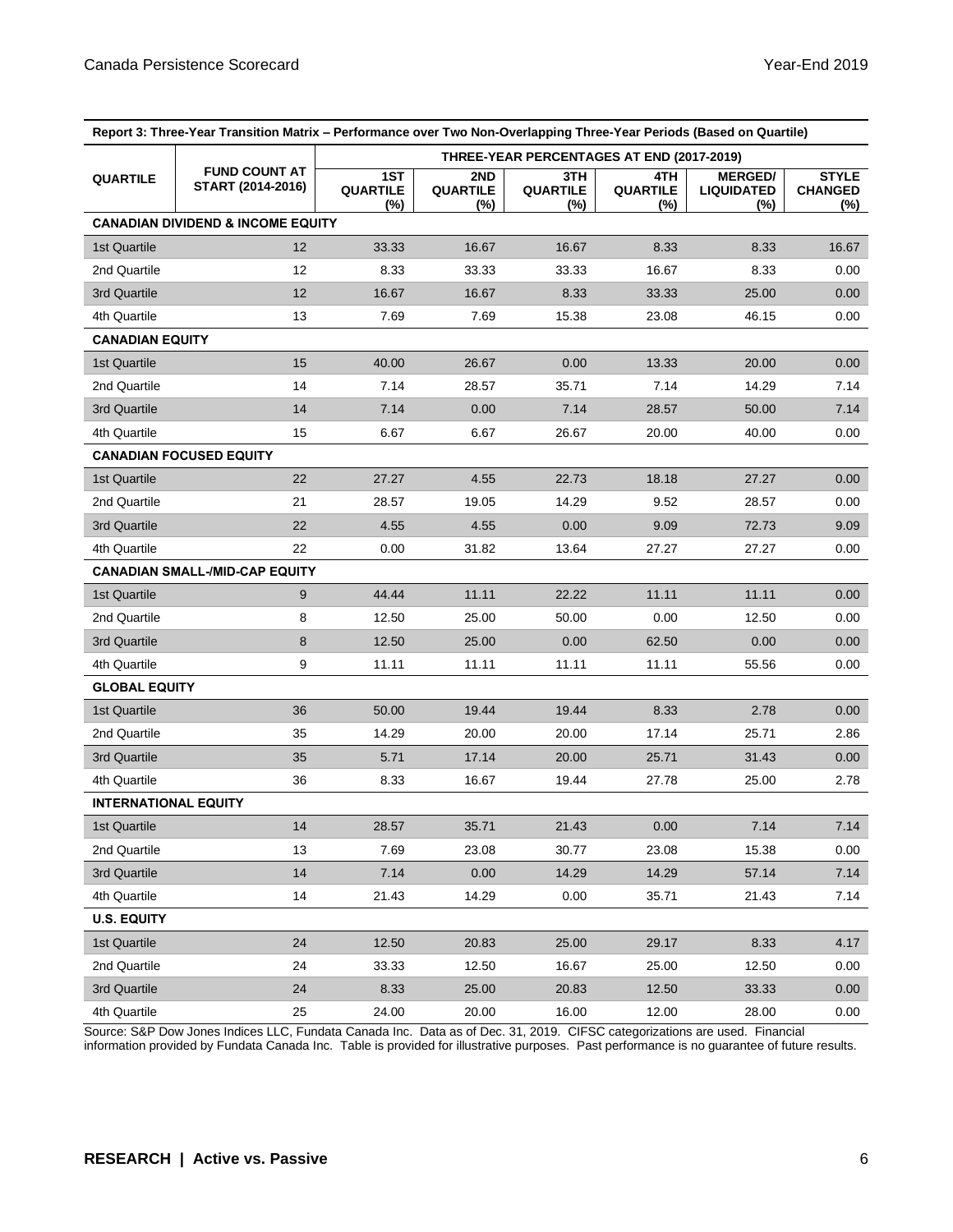| Report 4: Three-Year Transition Matrix – Performance over Two Non-Overlapping Three-Year Periods (Based on Halves) |                                       |                                           |                        |                              |                          |  |  |  |
|--------------------------------------------------------------------------------------------------------------------|---------------------------------------|-------------------------------------------|------------------------|------------------------------|--------------------------|--|--|--|
| <b>FUND COUNT AT</b><br><b>HALF</b>                                                                                |                                       | THREE-YEAR PERCENTAGES AT END (2017-2019) |                        |                              |                          |  |  |  |
|                                                                                                                    | START (2014-2016)                     | TOP HALF (%)                              | <b>BOTTOM HALF (%)</b> | <b>MERGED/LIQUIDATED (%)</b> | <b>STYLE CHANGED (%)</b> |  |  |  |
| <b>CANADIAN DIVIDEND &amp; INCOME EQUITY</b>                                                                       |                                       |                                           |                        |                              |                          |  |  |  |
| <b>Top Half</b>                                                                                                    | 24                                    | 45.83                                     | 37.50                  | 8.33                         | 8.33                     |  |  |  |
| <b>Bottom Half</b>                                                                                                 | 25                                    | 24.00                                     | 40.00                  | 36.00                        | 0.00                     |  |  |  |
| <b>CANADIAN EQUITY</b>                                                                                             |                                       |                                           |                        |                              |                          |  |  |  |
| <b>Top Half</b>                                                                                                    | 29                                    | 51.72                                     | 27.59                  | 17.24                        | 3.45                     |  |  |  |
| <b>Bottom Half</b>                                                                                                 | 29                                    | 10.34                                     | 41.38                  | 44.83                        | 3.45                     |  |  |  |
|                                                                                                                    | <b>CANADIAN FOCUSED EQUITY</b>        |                                           |                        |                              |                          |  |  |  |
| Top Half                                                                                                           | 43                                    | 39.53                                     | 32.56                  | 27.91                        | 0.00                     |  |  |  |
| <b>Bottom Half</b>                                                                                                 | 44                                    | 20.45                                     | 25.00                  | 50.00                        | 4.55                     |  |  |  |
|                                                                                                                    | <b>CANADIAN SMALL-/MID-CAP EQUITY</b> |                                           |                        |                              |                          |  |  |  |
| Top Half                                                                                                           | 17                                    | 47.06                                     | 41.18                  | 11.76                        | 0.00                     |  |  |  |
| <b>Bottom Half</b>                                                                                                 | 17                                    | 29.41                                     | 41.18                  | 29.41                        | 0.00                     |  |  |  |
| <b>GLOBAL EQUITY</b>                                                                                               |                                       |                                           |                        |                              |                          |  |  |  |
| <b>Top Half</b>                                                                                                    | 71                                    | 52.11                                     | 32.39                  | 14.08                        | 1.41                     |  |  |  |
| <b>Bottom Half</b>                                                                                                 | 71                                    | 23.94                                     | 46.48                  | 28.17                        | 1.41                     |  |  |  |
|                                                                                                                    | <b>INTERNATIONAL EQUITY</b>           |                                           |                        |                              |                          |  |  |  |
| Top Half                                                                                                           | 27                                    | 48.15                                     | 37.04                  | 11.11                        | 3.70                     |  |  |  |
| <b>Bottom Half</b>                                                                                                 | 28                                    | 21.43                                     | 32.14                  | 39.29                        | 7.14                     |  |  |  |
| <b>U.S. EQUITY</b>                                                                                                 |                                       |                                           |                        |                              |                          |  |  |  |
| Top Half                                                                                                           | 48                                    | 39.58                                     | 47.92                  | 10.42                        | 2.08                     |  |  |  |
| <b>Bottom Half</b>                                                                                                 | 49                                    | 38.78                                     | 30.61                  | 30.61                        | 0.00                     |  |  |  |

| Report 4: Three-Year Transition Matrix – Performance over Two Non-Overlapping Three-Year Periods (Based on Halves) |
|--------------------------------------------------------------------------------------------------------------------|
|                                                                                                                    |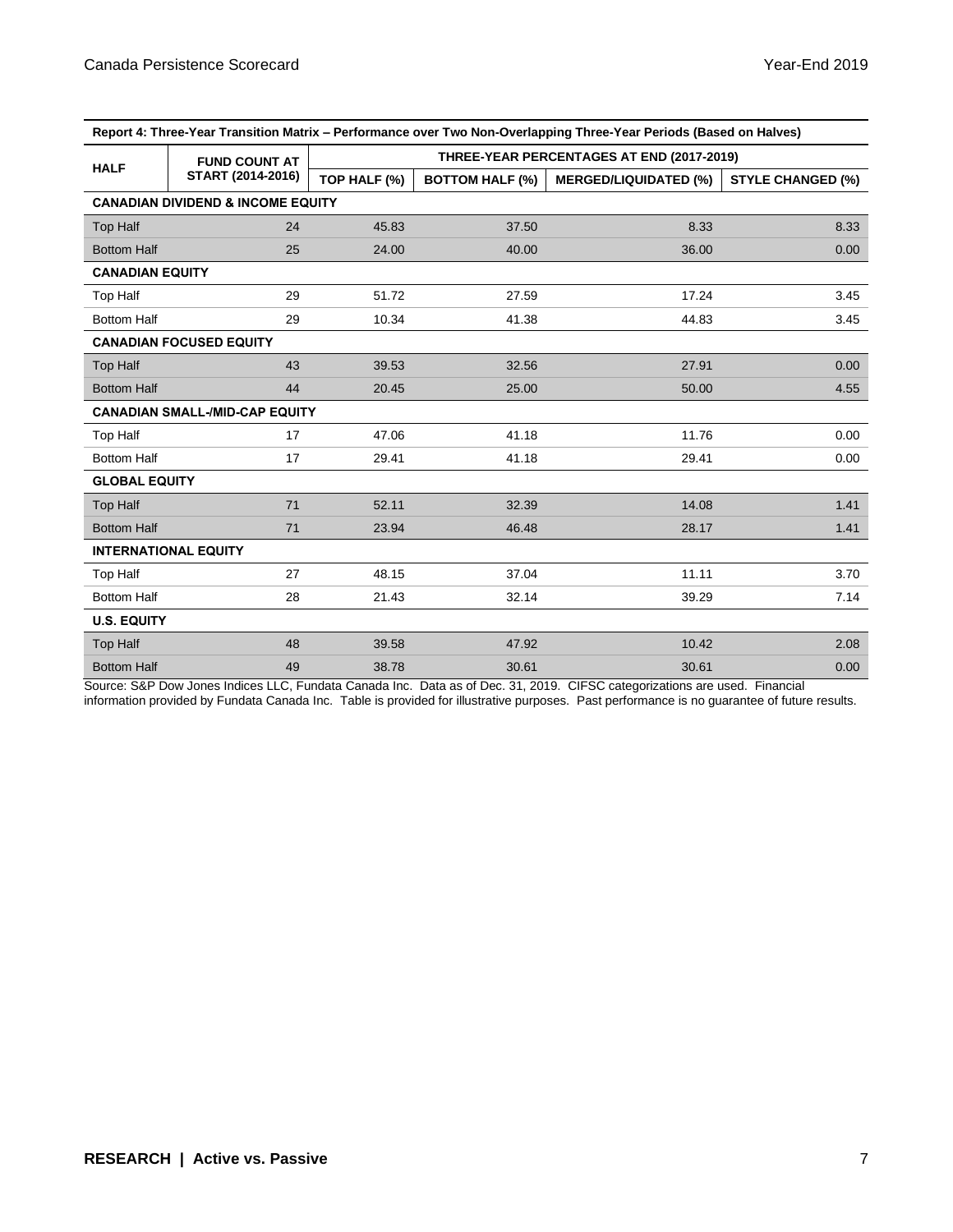| Report 5: Five-Year Transition Matrix – Performance over Two Non-Overlapping Five-Year Periods (Based on Quartile) |                                              |                                          |                               |                               |                               |                                            |                                       |  |
|--------------------------------------------------------------------------------------------------------------------|----------------------------------------------|------------------------------------------|-------------------------------|-------------------------------|-------------------------------|--------------------------------------------|---------------------------------------|--|
|                                                                                                                    | <b>FUND COUNT AT</b><br>START (2010-2014)    | FIVE-YEAR PERCENTAGES AT END (2015-2019) |                               |                               |                               |                                            |                                       |  |
| <b>QUARTILE</b>                                                                                                    |                                              | 1ST<br><b>QUARTILE</b><br>$(\%)$         | 2ND<br><b>QUARTILE</b><br>(%) | 3TH<br><b>QUARTILE</b><br>(%) | 4TH<br><b>QUARTILE</b><br>(%) | <b>MERGED/</b><br><b>LIQUIDATED</b><br>(%) | <b>STYLE</b><br><b>CHANGED</b><br>(%) |  |
|                                                                                                                    | <b>CANADIAN DIVIDEND &amp; INCOME EQUITY</b> |                                          |                               |                               |                               |                                            |                                       |  |
| 1st Quartile                                                                                                       | 12                                           | 25.00                                    | 16.67                         | 16.67                         | 8.33                          | 25.00                                      | 8.33                                  |  |
| 2nd Quartile                                                                                                       | 11                                           | 36.36                                    | 18.18                         | 27.27                         | 9.09                          | 9.09                                       | 0.00                                  |  |
| 3rd Quartile                                                                                                       | 12                                           | 8.33                                     | 25.00                         | 8.33                          | 16.67                         | 25.00                                      | 16.67                                 |  |
| 4th Quartile                                                                                                       | 12                                           | 0.00                                     | 16.67                         | 16.67                         | 33.33                         | 25.00                                      | 8.33                                  |  |
| <b>CANADIAN EQUITY</b>                                                                                             |                                              |                                          |                               |                               |                               |                                            |                                       |  |
| 1st Quartile                                                                                                       | 13                                           | 15.38                                    | 15.38                         | 23.08                         | 23.08                         | 15.38                                      | 7.69                                  |  |
| 2nd Quartile                                                                                                       | 13                                           | 38.46                                    | 23.08                         | 15.38                         | 7.69                          | 15.38                                      | 0.00                                  |  |
| 3rd Quartile                                                                                                       | 13                                           | 7.69                                     | 23.08                         | 15.38                         | 15.38                         | 38.46                                      | 0.00                                  |  |
| 4th Quartile                                                                                                       | 13                                           | 0.00                                     | 0.00                          | 7.69                          | 23.08                         | 53.85                                      | 15.38                                 |  |
|                                                                                                                    | <b>CANADIAN FOCUSED EQUITY</b>               |                                          |                               |                               |                               |                                            |                                       |  |
| 1st Quartile                                                                                                       | 21                                           | 28.57                                    | 19.05                         | 14.29                         | 9.52                          | 28.57                                      | 0.00                                  |  |
| 2nd Quartile                                                                                                       | 20                                           | 10.00                                    | 25.00                         | 10.00                         | 15.00                         | 35.00                                      | 5.00                                  |  |
| 3rd Quartile                                                                                                       | 20                                           | 15.00                                    | 5.00                          | 0.00                          | 25.00                         | 50.00                                      | 5.00                                  |  |
| 4th Quartile                                                                                                       | 21                                           | 0.00                                     | 0.00                          | 28.57                         | 0.00                          | 71.43                                      | 0.00                                  |  |
|                                                                                                                    | <b>CANADIAN SMALL-/MID-CAP EQUITY</b>        |                                          |                               |                               |                               |                                            |                                       |  |
| 1st Quartile                                                                                                       | 9                                            | 33.33                                    | 33.33                         | 22.22                         | 0.00                          | 11.11                                      | 0.00                                  |  |
| 2nd Quartile                                                                                                       | 8                                            | 25.00                                    | 12.50                         | 25.00                         | 12.50                         | 12.50                                      | 12.50                                 |  |
| 3rd Quartile                                                                                                       | 8                                            | 0.00                                     | 12.50                         | 0.00                          | 37.50                         | 50.00                                      | 0.00                                  |  |
| 4th Quartile                                                                                                       | 9                                            | 0.00                                     | 0.00                          | 22.22                         | 22.22                         | 44.44                                      | 11.11                                 |  |
| <b>GLOBAL EQUITY</b>                                                                                               |                                              |                                          |                               |                               |                               |                                            |                                       |  |
| 1st Quartile                                                                                                       | 31                                           | 51.61                                    | 22.58                         | 3.23                          | 12.90                         | 3.23                                       | 6.45                                  |  |
| 2nd Quartile                                                                                                       | 30                                           | 10.00                                    | 23.33                         | 26.67                         | 26.67                         | 6.67                                       | 6.67                                  |  |
| 3rd Quartile                                                                                                       | 30                                           | 10.00                                    | 20.00                         | 23.33                         | 23.33                         | 20.00                                      | 3.33                                  |  |
| 4th Quartile                                                                                                       | 31                                           | 9.68                                     | 12.90                         | 19.35                         | 6.45                          | 41.94                                      | 9.68                                  |  |
| <b>INTERNATIONAL EQUITY</b>                                                                                        |                                              |                                          |                               |                               |                               |                                            |                                       |  |
| 1st Quartile                                                                                                       | 11                                           | 36.36                                    | 27.27                         | 18.18                         | 9.09                          | 0.00                                       | 9.09                                  |  |
| 2nd Quartile                                                                                                       | 11                                           | 0.00                                     | 18.18                         | 18.18                         | 36.36                         | 18.18                                      | 9.09                                  |  |
| 3rd Quartile                                                                                                       | 11                                           | 9.09                                     | 27.27                         | 36.36                         | 9.09                          | 18.18                                      | 0.00                                  |  |
| 4th Quartile                                                                                                       | 12                                           | 16.67                                    | 8.33                          | 8.33                          | 25.00                         | 33.33                                      | 8.33                                  |  |
| <b>U.S. EQUITY</b>                                                                                                 |                                              |                                          |                               |                               |                               |                                            |                                       |  |
| 1st Quartile                                                                                                       | 19                                           | 36.84                                    | 10.53                         | 21.05                         | 15.79                         | 10.53                                      | 5.26                                  |  |
| 2nd Quartile                                                                                                       | 19                                           | 31.58                                    | 31.58                         | 5.26                          | 5.26                          | 26.32                                      | 0.00                                  |  |
| 3rd Quartile                                                                                                       | 19                                           | 5.26                                     | 26.32                         | 36.84                         | 26.32                         | 5.26                                       | 0.00                                  |  |
| 4th Quartile                                                                                                       | 19                                           | 5.26                                     | 10.53                         | 15.79                         | 26.32                         | 42.11                                      | 0.00                                  |  |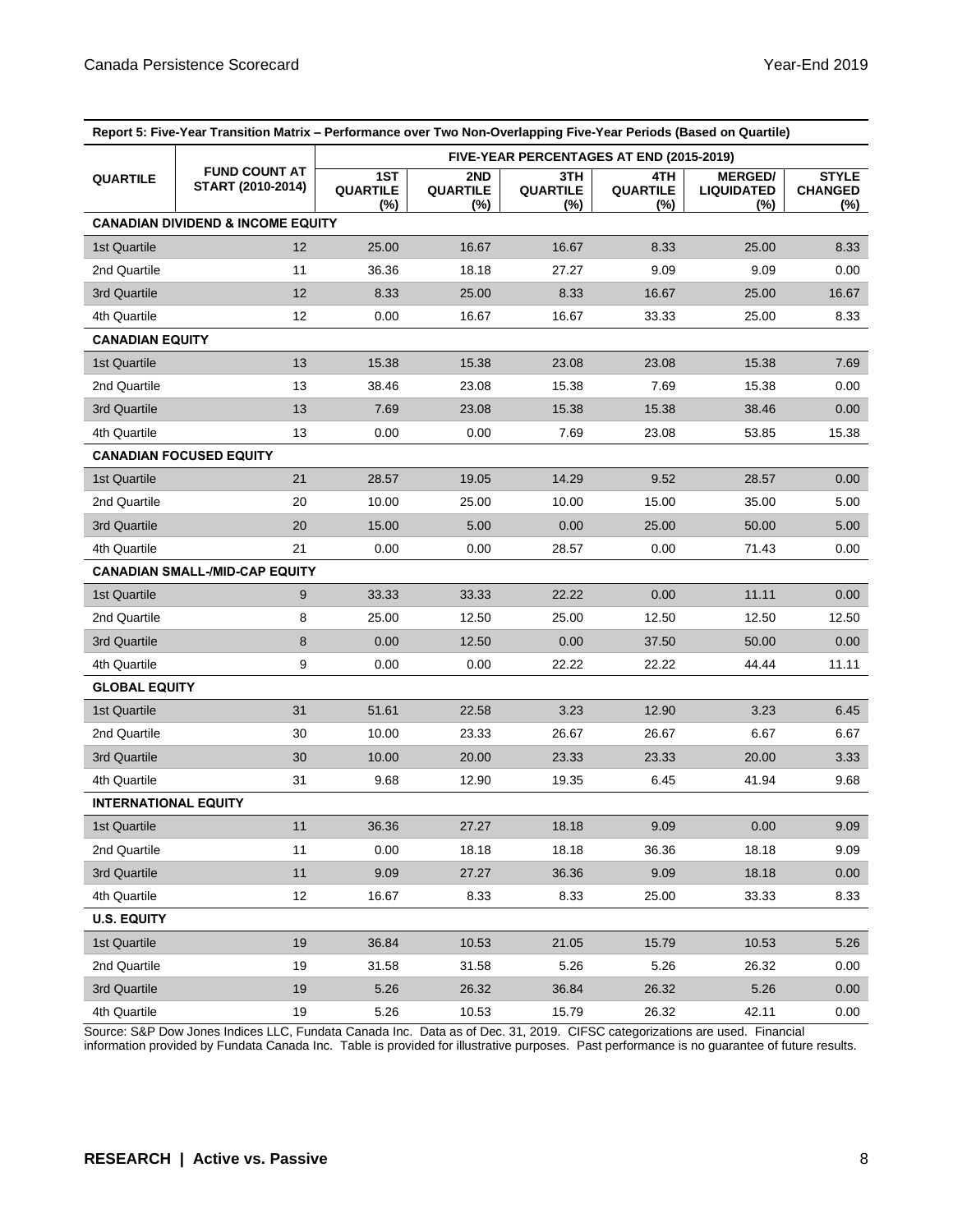| Report 6: Five-Year Transition Matrix - Performance over Two Non-Overlapping Five-Year Periods (Based on Halves) |                                       |                                          |                        |                              |                          |  |  |  |
|------------------------------------------------------------------------------------------------------------------|---------------------------------------|------------------------------------------|------------------------|------------------------------|--------------------------|--|--|--|
| <b>HALF</b>                                                                                                      | <b>FUND COUNT AT</b>                  | FIVE-YEAR PERCENTAGES AT END (2015-2019) |                        |                              |                          |  |  |  |
| START (2010-2014)                                                                                                |                                       | TOP HALF (%)                             | <b>BOTTOM HALF (%)</b> | <b>MERGED/LIQUIDATED (%)</b> | <b>STYLE CHANGED (%)</b> |  |  |  |
| <b>CANADIAN DIVIDEND &amp; INCOME EQUITY</b>                                                                     |                                       |                                          |                        |                              |                          |  |  |  |
| <b>Top Half</b>                                                                                                  | 23                                    | 47.83                                    | 30.43                  | 17.39                        | 4.35                     |  |  |  |
| <b>Bottom Half</b>                                                                                               | 24                                    | 25.00                                    | 37.50                  | 25.00                        | 12.50                    |  |  |  |
| <b>CANADIAN EQUITY</b>                                                                                           |                                       |                                          |                        |                              |                          |  |  |  |
| Top Half                                                                                                         | 26                                    | 46.15                                    | 34.62                  | 15.38                        | 3.85                     |  |  |  |
| <b>Bottom Half</b>                                                                                               | 26                                    | 15.38                                    | 30.77                  | 46.15                        | 7.69                     |  |  |  |
|                                                                                                                  | <b>CANADIAN FOCUSED EQUITY</b>        |                                          |                        |                              |                          |  |  |  |
| Top Half                                                                                                         | 41                                    | 41.46                                    | 24.39                  | 31.71                        | 2.44                     |  |  |  |
| <b>Bottom Half</b>                                                                                               | 41                                    | 9.76                                     | 26.83                  | 60.98                        | 2.44                     |  |  |  |
|                                                                                                                  | <b>CANADIAN SMALL-/MID-CAP EQUITY</b> |                                          |                        |                              |                          |  |  |  |
| <b>Top Half</b>                                                                                                  | 17                                    | 52.94                                    | 29.41                  | 11.76                        | 5.88                     |  |  |  |
| <b>Bottom Half</b>                                                                                               | 17                                    | 5.88                                     | 41.18                  | 47.06                        | 5.88                     |  |  |  |
| <b>GLOBAL EQUITY</b>                                                                                             |                                       |                                          |                        |                              |                          |  |  |  |
| <b>Top Half</b>                                                                                                  | 61                                    | 54.10                                    | 34.43                  | 4.92                         | 6.56                     |  |  |  |
| <b>Bottom Half</b>                                                                                               | 61                                    | 26.23                                    | 36.07                  | 31.15                        | 6.56                     |  |  |  |
|                                                                                                                  | <b>INTERNATIONAL EQUITY</b>           |                                          |                        |                              |                          |  |  |  |
| Top Half                                                                                                         | 22                                    | 40.91                                    | 40.91                  | 9.09                         | 9.09                     |  |  |  |
| <b>Bottom Half</b>                                                                                               | 23                                    | 30.43                                    | 39.13                  | 26.09                        | 4.35                     |  |  |  |
| <b>U.S. EQUITY</b>                                                                                               |                                       |                                          |                        |                              |                          |  |  |  |
| Top Half                                                                                                         | 38                                    | 55.26                                    | 23.68                  | 18.42                        | 2.63                     |  |  |  |
| <b>Bottom Half</b>                                                                                               | 38                                    | 23.68                                    | 52.63                  | 23.68                        | 0.00                     |  |  |  |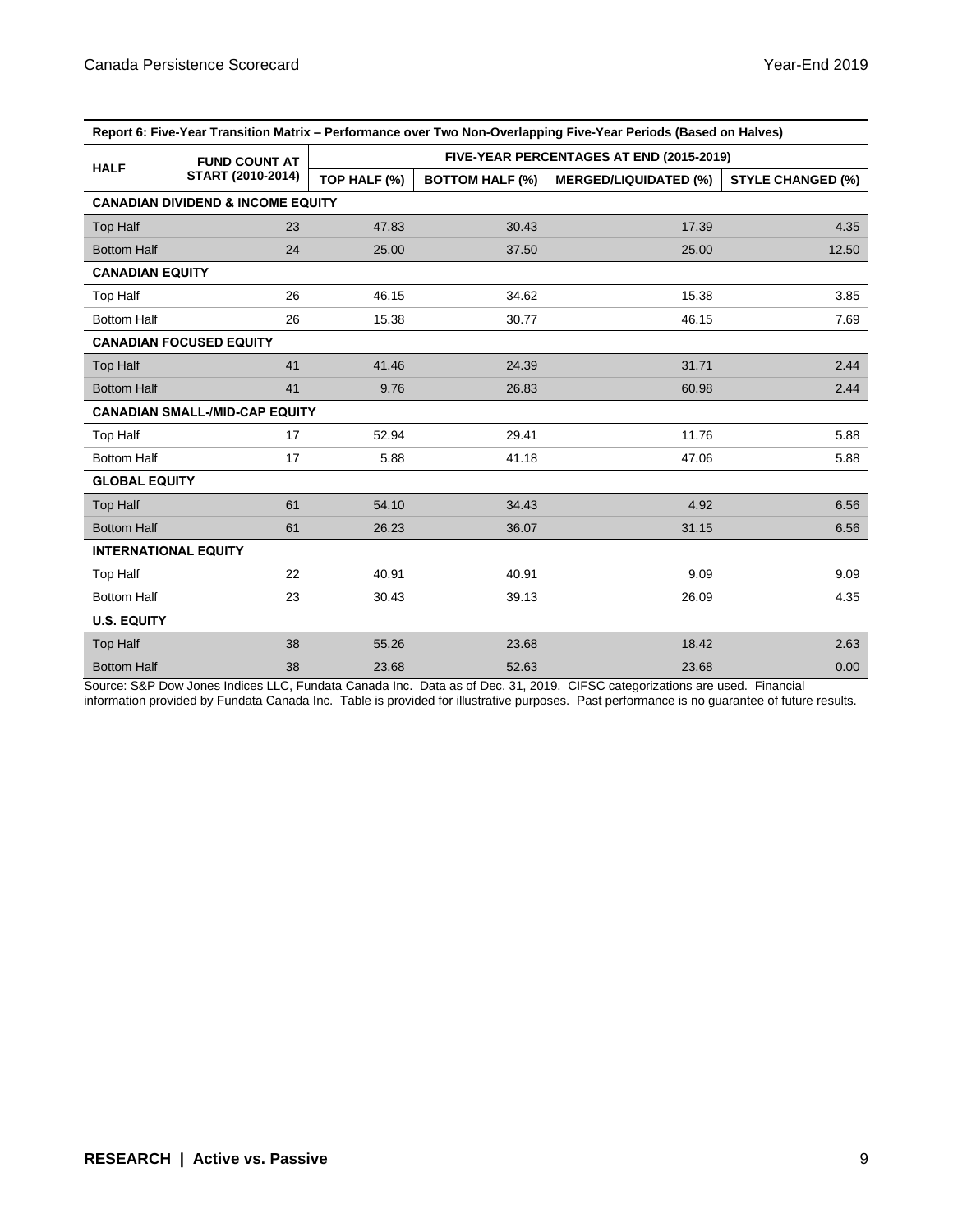| <b>S&amp;P DJI RESEARCH CONTRIBUTORS</b> |                                                      |                                  |  |  |  |
|------------------------------------------|------------------------------------------------------|----------------------------------|--|--|--|
| Sunjiv Mainie, CFA, CQF                  | Global Head<br>sunjiv.mainie@spglobal.com            |                                  |  |  |  |
| Jake Vukelic                             | <b>Business Manager</b><br>jake.vukelic@spglobal.com |                                  |  |  |  |
| <b>GLOBAL RESEARCH &amp; DESIGN</b>      |                                                      |                                  |  |  |  |
| <b>AMERICAS</b>                          |                                                      |                                  |  |  |  |
| Gaurav Sinha                             | Americas Head                                        | gaurav.sinha@spglobal.com        |  |  |  |
| Laura Assis                              | Analyst                                              | laura.assis@spglobal.com         |  |  |  |
| Cristopher Anguiano, FRM                 | Analyst                                              | cristopher.anguiano@spglobal.com |  |  |  |
| Smita Chirputkar                         | Director                                             | smita.chirputkar@spglobal.com    |  |  |  |
| Rachel Du                                | Senior Analyst                                       | rachel.du@spglobal.com           |  |  |  |
| Bill Hao                                 | Director                                             | wenli.hao@spglobal.com           |  |  |  |
| Qing Li                                  | Director                                             | ging.li@spglobal.com             |  |  |  |
| Berlinda Liu, CFA                        | Director                                             | berlinda.liu@spglobal.com        |  |  |  |
| Lalit Ponnala, PhD                       | Director                                             | lalit.ponnala@spglobal.com       |  |  |  |
| Maria Sanchez, CIPM                      | Associate Director                                   | maria.sanchez@spglobal.com       |  |  |  |
| Hong Xie, CFA                            | Senior Director                                      | hong.xie@spglobal.com            |  |  |  |
| <b>APAC</b>                              |                                                      |                                  |  |  |  |
| Priscilla Luk                            | <b>APAC Head</b>                                     | priscilla.luk@spglobal.com       |  |  |  |
| Arpit Gupta                              | <b>Senior Analyst</b>                                | arpit.gupta1@spglobal.com        |  |  |  |
| Akash Jain                               | <b>Associate Director</b>                            | akash.jain@spglobal.com          |  |  |  |
| Anurag Kumar                             | <b>Senior Analyst</b>                                | anurag.kumar@spglobal.com        |  |  |  |
| Xiaoya Qu                                | Senior Analyst                                       | xiaoya.qu@spglobal.com           |  |  |  |
| Yan Sun                                  | Senior Analyst                                       | yan.sun@spglobal.com             |  |  |  |
| Tim Wang                                 | Senior Analyst                                       | tim.wang@spglobal.com            |  |  |  |
| Liyu Zeng, CFA                           | Director                                             | liyu.zeng@spglobal.com           |  |  |  |
| <b>EMEA</b>                              |                                                      |                                  |  |  |  |
| Andrew Innes                             | <b>EMEA Head</b>                                     | andrew.innes@spglobal.com        |  |  |  |
| Leonardo Cabrer, PhD                     | Associate Director                                   | leonardo.cabrer@spglobal.com     |  |  |  |
| Andrew Cairns, CFA                       | Associate Director                                   | andrew.cairns@spglobal.com       |  |  |  |
| Jingwen Shi                              | Analyst                                              | jingwen.shi@spglobal.com         |  |  |  |
| <b>INDEX INVESTMENT STRATEGY</b>         |                                                      |                                  |  |  |  |
| Craig J. Lazzara, CFA                    | Global Head                                          | craig.lazzara@spglobal.com       |  |  |  |
| Chris Bennett, CFA                       | <b>Director</b>                                      | chris.bennett@spglobal.com       |  |  |  |
| Fei Mei Chan                             | Director                                             | feimei.chan@spglobal.com         |  |  |  |
| Tim Edwards, PhD                         | Managing Director                                    | tim.edwards@spglobal.com         |  |  |  |
| Anu R. Ganti, CFA                        | Senior Director<br>anu.ganti@spglobal.com            |                                  |  |  |  |
| Sherifa Issifu                           | Analyst                                              | sherifa.issifu@spglobal.com      |  |  |  |